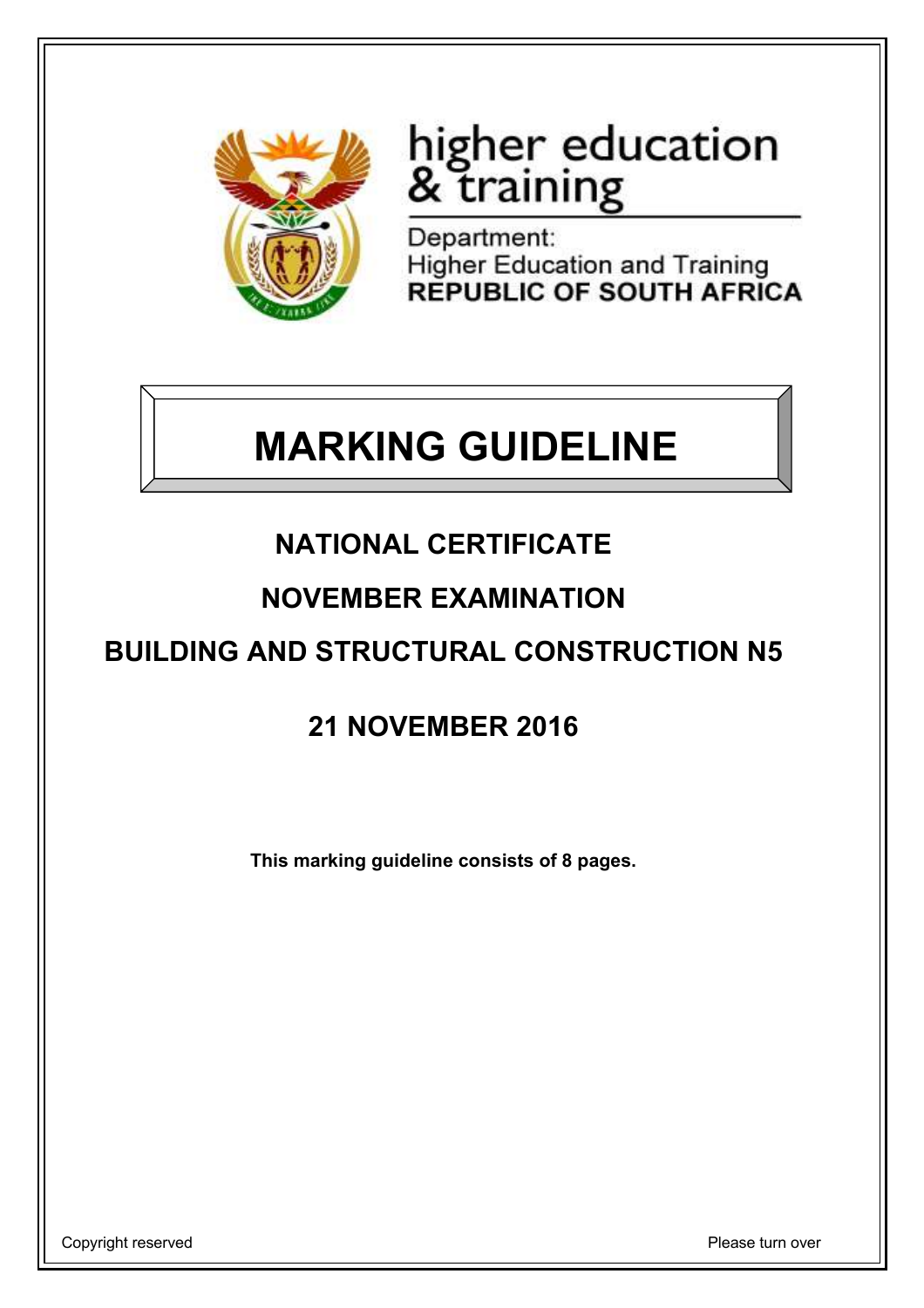

But RL is: Result = 
$$
\sqrt{\frac{Hc^2 + VC^2}{119,282^2 + 106,598^2}}
$$
  
= 159,973 kN

For direction, use Tan

$$
\tan \Theta = \frac{106,598}{119,282}
$$
\n
$$
\Theta = \tan^{-1} \frac{106,598}{119,282}
$$
\n
$$
\Theta = \frac{41,7860}{119,282}
$$
\nwith Hor-line\n(8)

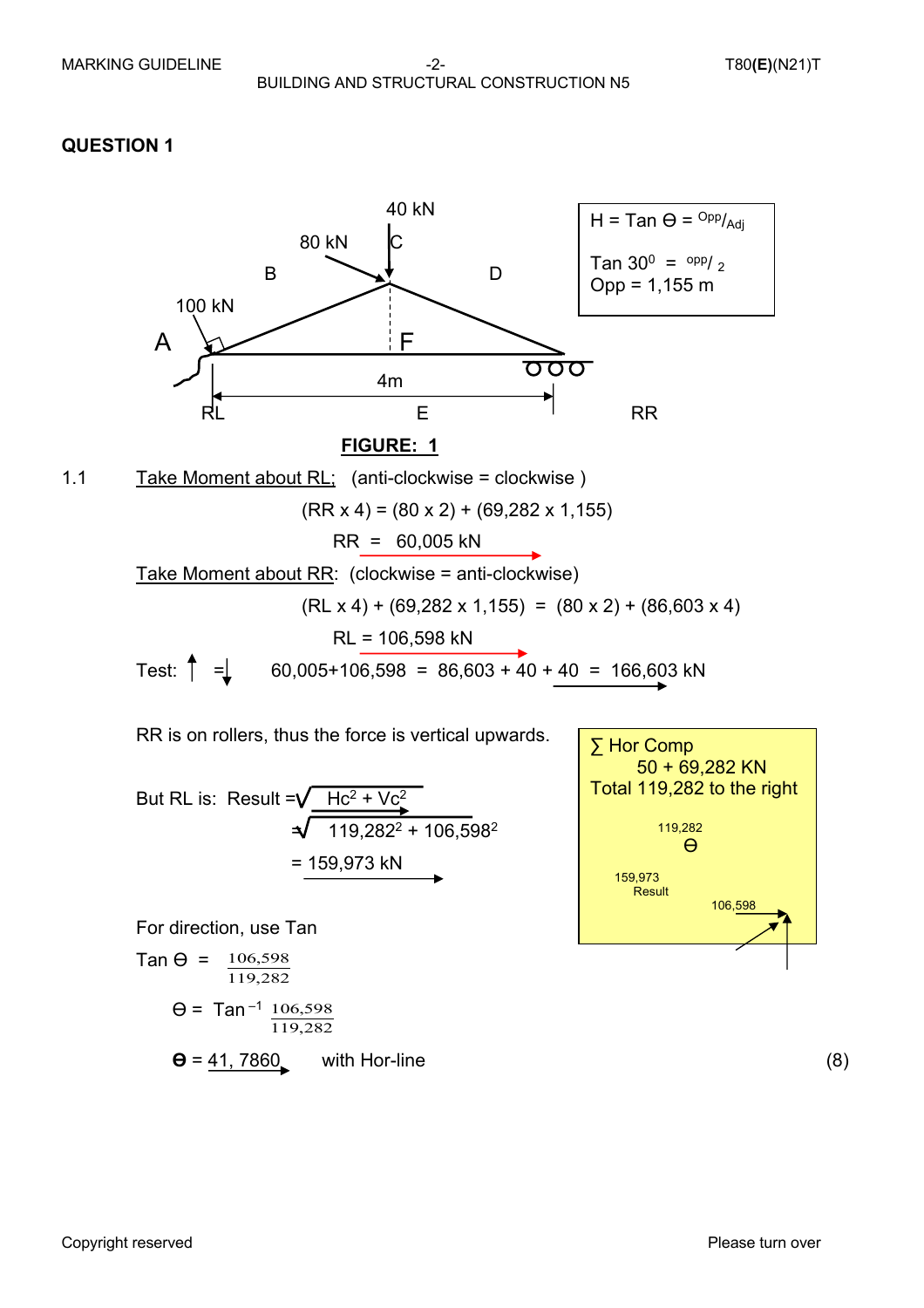

**[14]**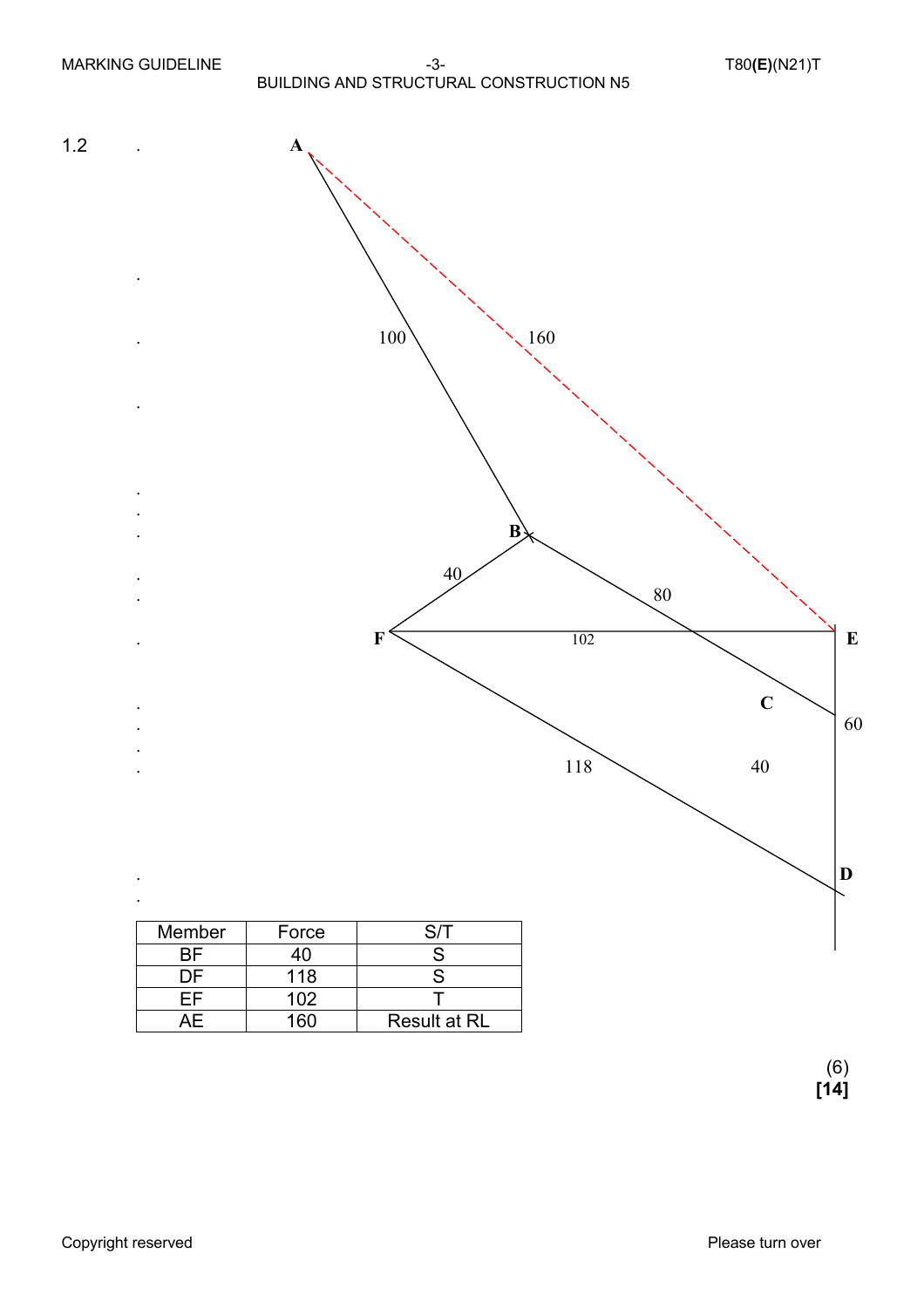- 2.1 1 Force = Stress x Area  $\sqrt{ }$  $= 150 \times 3 \times \emptyset \times 8$ = 150 x 3 x 16 x 8<br>= 57 600 N  $\sqrt{2}$  $(3)$  force + unit  $= 57.6$  kN
	- 2 Force = Stress x Area  $\sqrt{ }$  $= 150 \times 2 \times \emptyset \times 8$  $= 150 \times 2 \times 20 \times 8$  $= 48 000 N$   $\sqrt{10}$  (3) force +unit  $= 48$  kN

Thus safe load is the smallest, = 48 kN  $\sqrt{(3 + 3 + 1)}$  (7)

2.2 Shear Stress (σ) = 
$$
\frac{\text{load}}{\text{area}} = \frac{\text{load}}{\text{n.x.m.x.}^2} = \frac{48\,000\,\text{N}}{2.x.m.x\text{ if mm}^2} \sqrt{\text{Var}^2} = 76,394\,\text{MPa} \sqrt{\text{Var}^2} \tag{3}
$$

2.3 
$$
\text{Tearing } (\sigma) = \frac{\text{Load}}{(\text{B.x.t}) - \text{ln}(\phi \text{n}(\phi))} = \frac{48\,000}{(60 \times 8) - 1(22 \times 8)} \sqrt{10} = 157,895 \text{ MPa} \quad \sqrt{10} \tag{4}
$$

#### **QUESTION 3**

3.1 This is a symmetrical beam: Thus:

$$
R_{L} = R_{R} = \frac{2200}{2} = 1100 \text{ kN each reaction.}
$$
 (2)

3.2 Calculate the shear force A:  $-400 = -400$  kN  $\frac{1}{2}$ B:  $-400 + 1100 = +700$  kN  $\frac{1}{2}$ C: +700 … = +700 kN ½  $\sqrt{ }$  $C-D: +700 - 600 = +100\frac{1}{2}$ D:  $+ 100 - 200 = -100 \frac{1}{2} \sqrt{100}$ D-E:  $-100 - 600 = -700$  <sup>1</sup>/<sub>2</sub> E: -700 = -700  $\frac{1}{2}$   $\sqrt{2}$ F:  $-700 + 1100 = +400\frac{1}{2}$ G:  $+400 - 400 = 0$  kN SF max = 700 kN  $\sqrt{\sqrt{}}$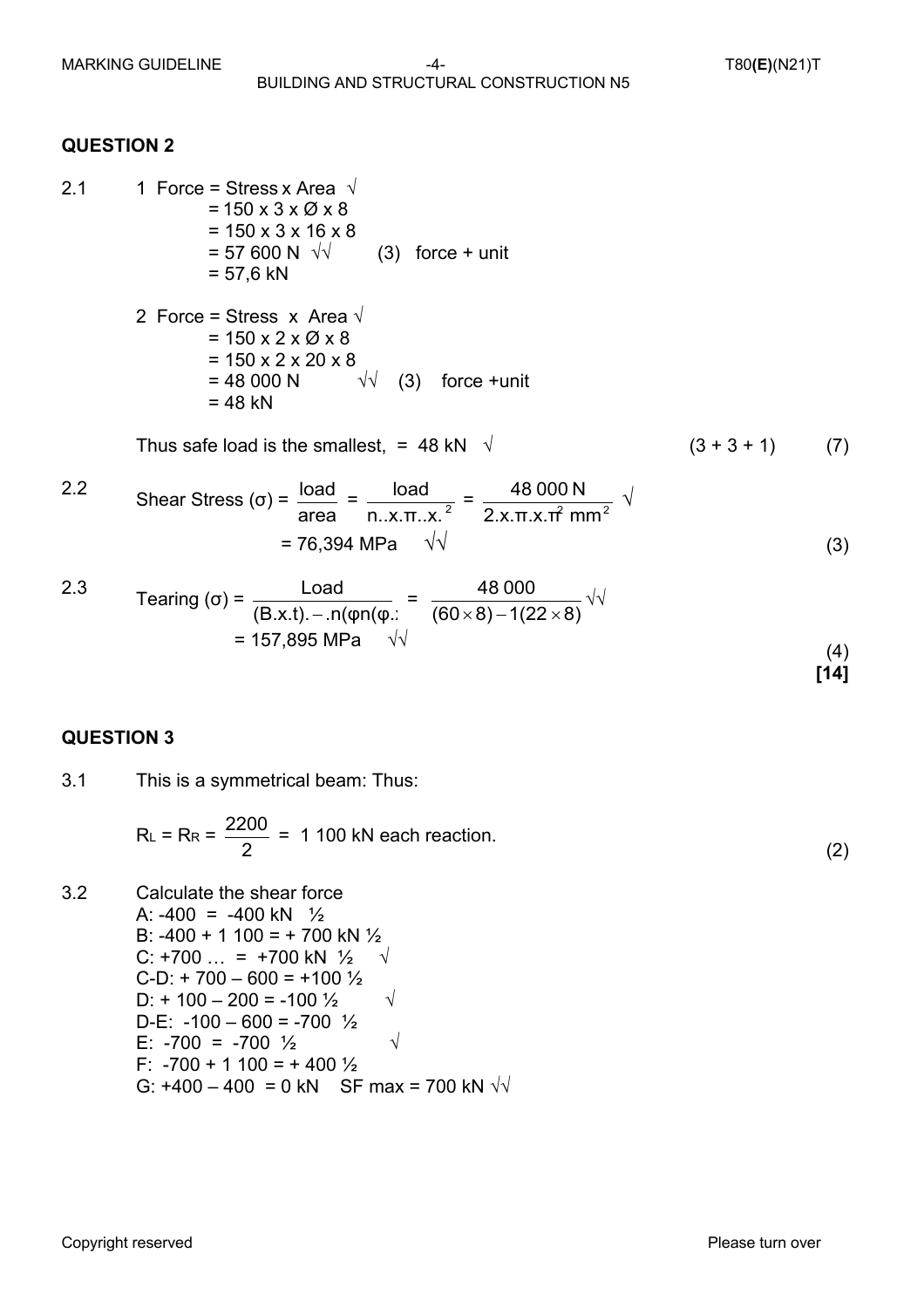#### BUILDING AND STRUCTURAL CONSTRUCTION N5

Calculate the Bending Moment: Looking from left A:  $-400 \times 0 = 0$  KNm B:  $-400 \times 2 = -800$  KNm  $\sqrt{ }$ C: -400 x 3 + 1 100 x 1 = -100 KNm  $\sqrt{ }$ D: -400 x 5 + 1 100 x 3 – 300 x 2 x 1 = + 700 KNm  $\sqrt{ }$ E: -400 x 7 +1 100 x 5 – 200 x 2 – 300 x 4 x 2 = -100 KNm √ Looking from right F:  $-400 \times 2 = -800$  KNm G: = 0 KNm BMomax = 800 KNm  $\sqrt{(5 + 5)}$  (10) 3.3 Calculate the Sectional Modulus:  $(\sigma = 465 \text{ MPa})$  (1MPa = 1 N/mm<sup>2</sup>) BMo max = Bending Stress x Ze Ze = = = 1720430108√ Ze = 1 720 x 10<sup>6</sup> mm<sup>2</sup>  $\sqrt{2}$ Select a H-Beam (1755 in steel tables) H Beam is a: 305 x 305 x 118 kg/m  $\sqrt{ }$  (3 + 1) (4) 3.4 Check the shear stress: √ √√  $= 187,038$  N/mm<sup>2</sup> (MPa) Thus:  $187 < 200$  MPa, the beam is OK.  $\sqrt{ }$  (4) **Bstress** BMomax \_ 800 000 N  $465\times$ 10 $^{6}$ N/mm $^{2}$ area  $\sigma = \frac{\text{Shear.load}}{\sigma}$  $314,5 \times 11,9$ 700 000 N  $\times$ 

**[20]**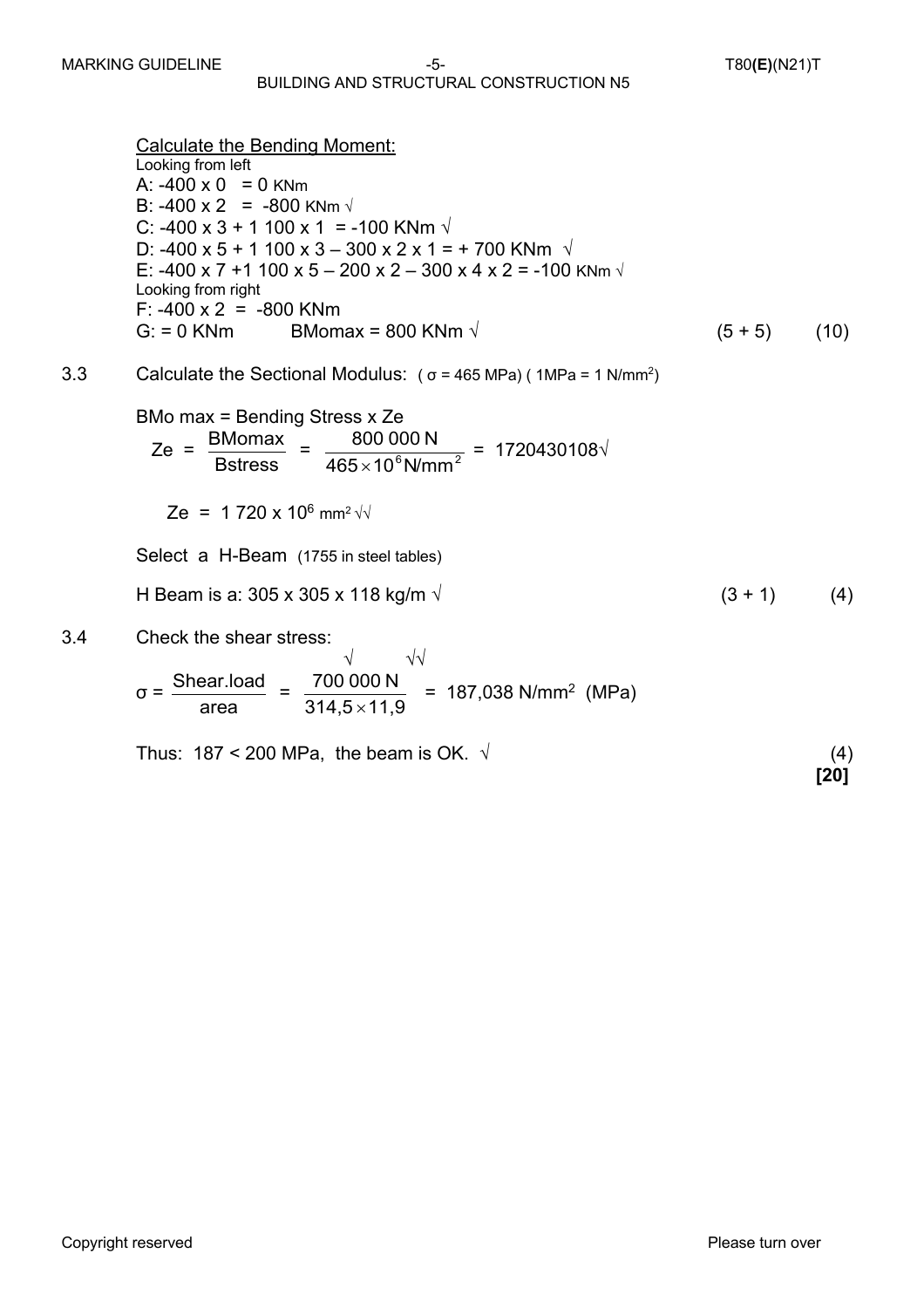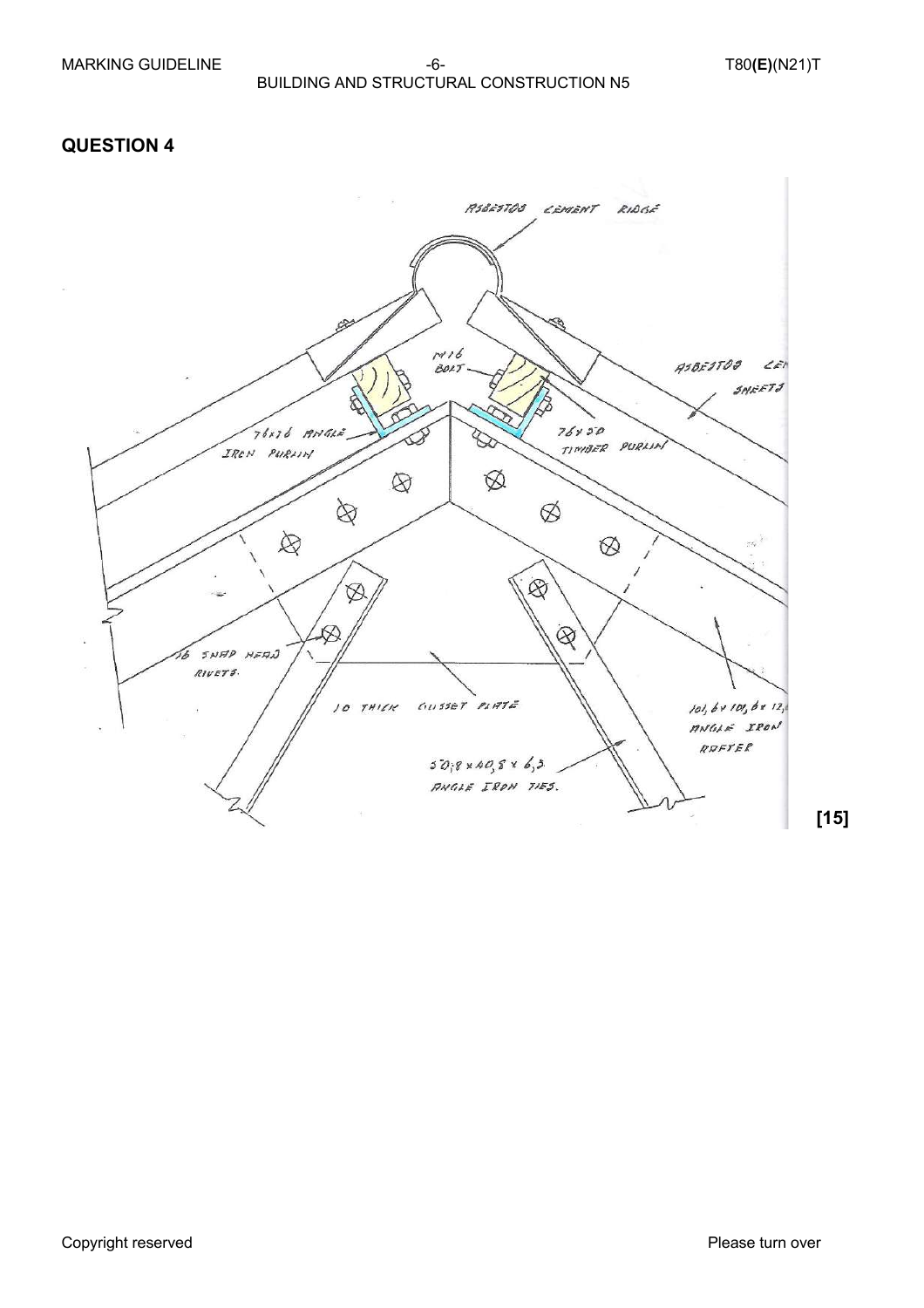